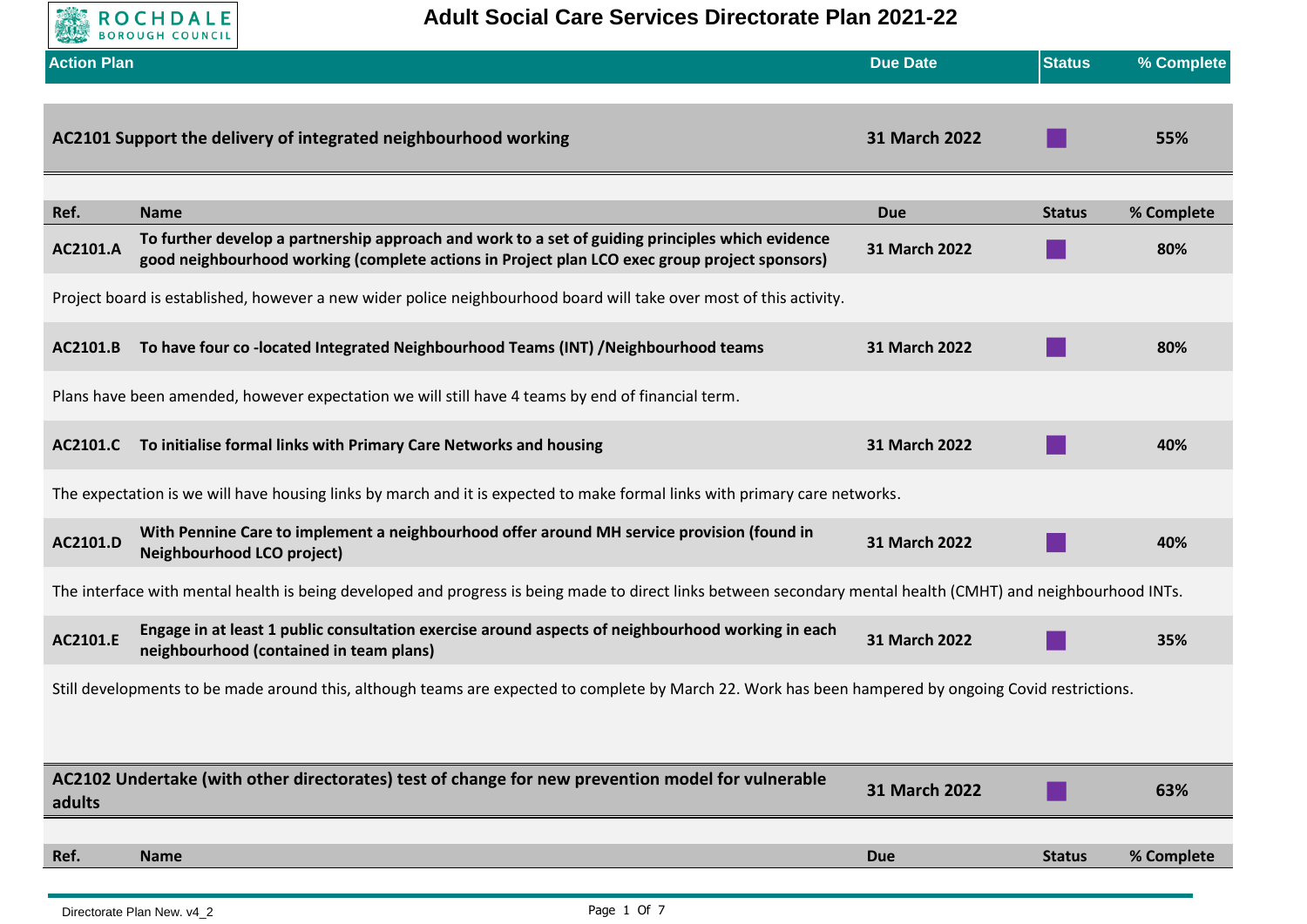

| <b>Action Plan</b>                                                                                                                                                                                                                                                                                                                                                                                                                |                                                                                                                                                                         | <b>Due Date</b>      | <b>Status</b> | % Complete |
|-----------------------------------------------------------------------------------------------------------------------------------------------------------------------------------------------------------------------------------------------------------------------------------------------------------------------------------------------------------------------------------------------------------------------------------|-------------------------------------------------------------------------------------------------------------------------------------------------------------------------|----------------------|---------------|------------|
|                                                                                                                                                                                                                                                                                                                                                                                                                                   | AC2101.A Start test of change - new model tested                                                                                                                        | 30 June 2021         |               | 100%       |
|                                                                                                                                                                                                                                                                                                                                                                                                                                   | This has begun and the programme of work complete has been enacted                                                                                                      |                      |               |            |
| AC2101.B                                                                                                                                                                                                                                                                                                                                                                                                                          | <b>Review test of change</b>                                                                                                                                            | 30 September 2021    |               | 90%        |
|                                                                                                                                                                                                                                                                                                                                                                                                                                   | Paper being prepared for leadership due to go end of Sept 21.                                                                                                           |                      |               |            |
| AC2101.C                                                                                                                                                                                                                                                                                                                                                                                                                          | Implement new model                                                                                                                                                     | 31 March 2022        |               | 0%         |
|                                                                                                                                                                                                                                                                                                                                                                                                                                   | Remains the same as Q1. Implementation not due until March 2022                                                                                                         |                      |               |            |
|                                                                                                                                                                                                                                                                                                                                                                                                                                   |                                                                                                                                                                         |                      |               |            |
|                                                                                                                                                                                                                                                                                                                                                                                                                                   | AC2103 Publish and enact new Scheme of Delegation, in line with the corporate constitution, financial<br>regulations and standing orders                                | <b>31 March 2022</b> |               | 90%        |
|                                                                                                                                                                                                                                                                                                                                                                                                                                   |                                                                                                                                                                         |                      |               |            |
| Ref.                                                                                                                                                                                                                                                                                                                                                                                                                              | <b>Name</b>                                                                                                                                                             | Due                  | <b>Status</b> | % Complete |
| AC2103.A                                                                                                                                                                                                                                                                                                                                                                                                                          | Review and embed within all service protocols, guidance and procedures                                                                                                  | 31 March 2022        |               | 90%        |
| The interim SoD is currently undergoing a minor review to ensure responsibilities per role are correct and current (as there has been some staff turnover), this will then<br>be submitted again to Committee and Constitutional Services for agreement. A larger scale review will then commence once the constitution of the council is reviewed<br>(this piece of work is being led by Committee and Constitutional Services). |                                                                                                                                                                         |                      |               |            |
|                                                                                                                                                                                                                                                                                                                                                                                                                                   | AC2104 Community Mental Health national framework to be implemented In conjunction with<br>commissioning (monitored via Mental Health partnership board and LCO mandate | 31 March 2022        |               | 53%        |
|                                                                                                                                                                                                                                                                                                                                                                                                                                   |                                                                                                                                                                         |                      |               |            |
| Ref.                                                                                                                                                                                                                                                                                                                                                                                                                              | <b>Name</b>                                                                                                                                                             | <b>Due</b>           | <b>Status</b> | % Complete |
| AC2104.A                                                                                                                                                                                                                                                                                                                                                                                                                          | Develop a plan to modernise community mental health services                                                                                                            | <b>30 April 2021</b> |               | 100%       |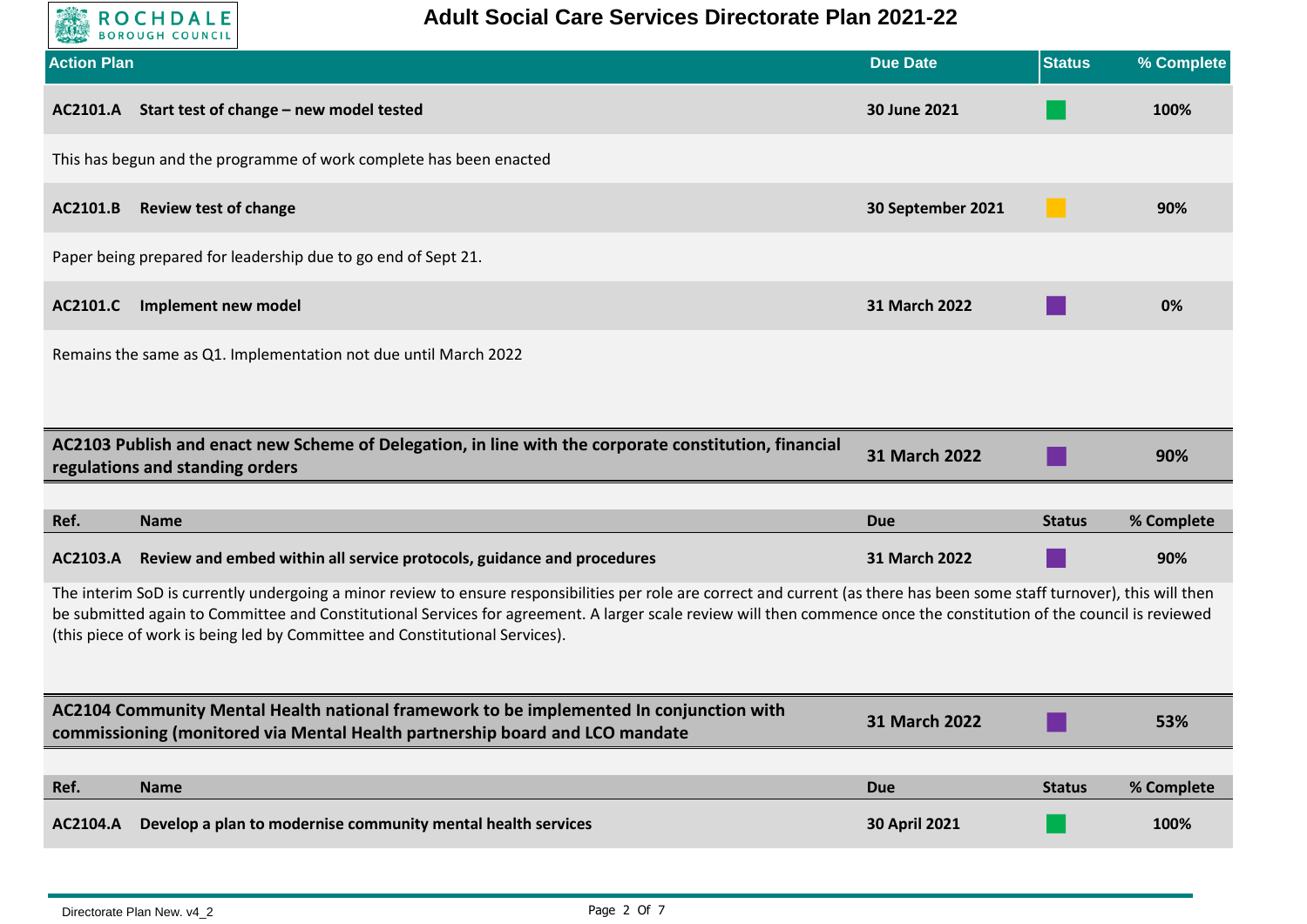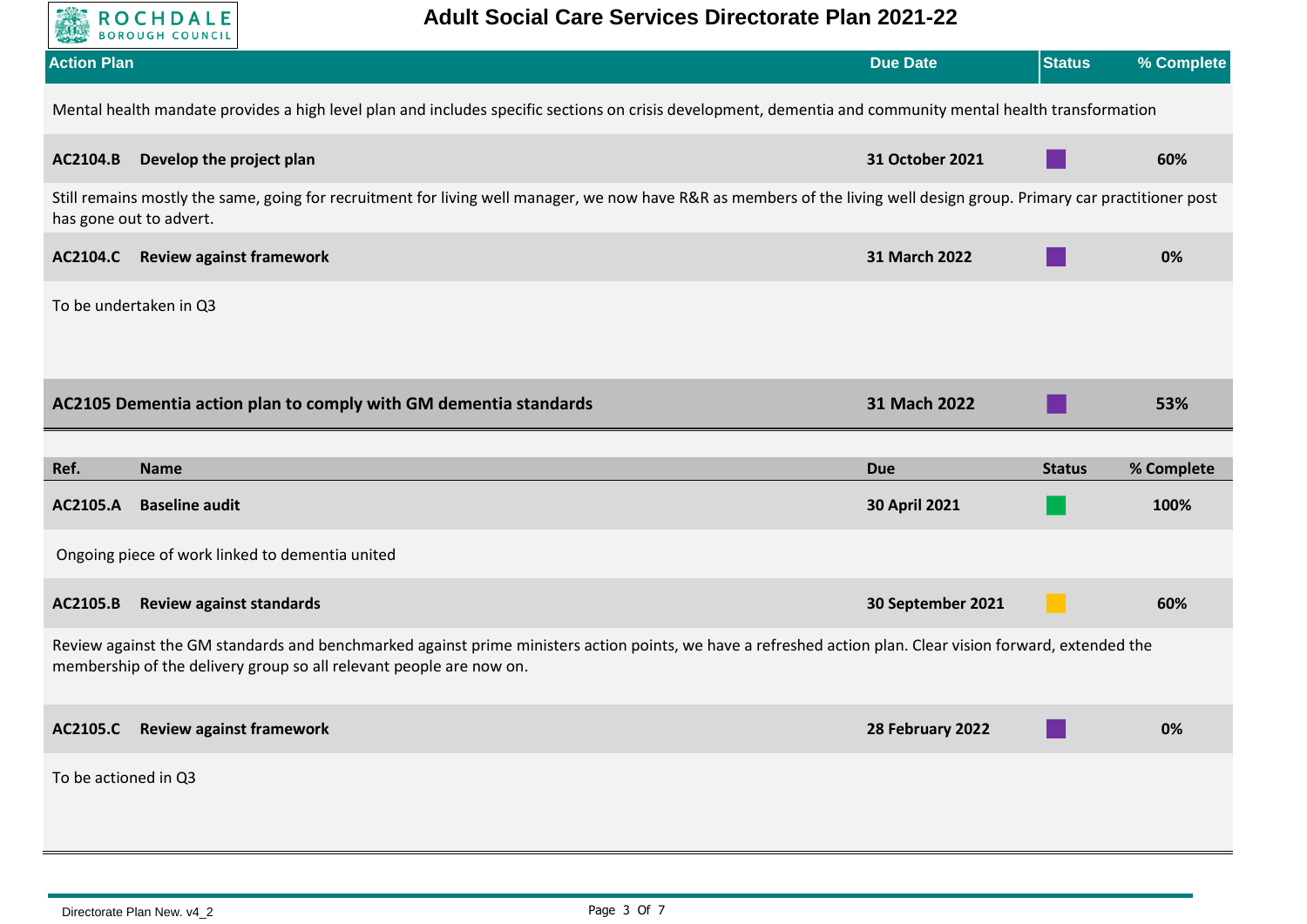

| <b>Action Plan</b> |                                                                                                                                                                                            | <b>Due Date</b>        | <b>Status</b> | % Complete |  |
|--------------------|--------------------------------------------------------------------------------------------------------------------------------------------------------------------------------------------|------------------------|---------------|------------|--|
|                    | AC2106 Prepare the locality and all partners for the implementation of Protection of Liberty<br>safeguards and review against preparedness                                                 | 31 March 2022          |               | 20%        |  |
|                    |                                                                                                                                                                                            |                        |               |            |  |
| Ref.               | <b>Name</b>                                                                                                                                                                                | <b>Due</b>             | <b>Status</b> | % Complete |  |
| <b>AC2106.A</b>    | Audit of stakeholder preparedness                                                                                                                                                          | 30 April 2021          |               | 20%        |  |
|                    | Project is currently being scoped and person identify to coordinate a programme of work to enable us to be prepared for liberty of safeguarding.                                           |                        |               |            |  |
| AC2106.B           | <b>Implementation plan</b>                                                                                                                                                                 | 30 June 2021           |               | 40%        |  |
|                    | Code of Practice is still not published. Awaiting clarification of start date- expected to be postponed. Action plan recently updated but still awaiting code of practice.                 |                        |               |            |  |
| AC2106.C           | <b>Audit and report</b>                                                                                                                                                                    | <b>31 January 2022</b> |               | 0%         |  |
|                    | Legislation start is expected to be postponed.                                                                                                                                             |                        |               |            |  |
|                    |                                                                                                                                                                                            |                        |               |            |  |
|                    | AC2107 To work towards a new approach to the joint management (health and social care) of people<br>with complex issues around autism and Learning difficulties                            | 30 September 2021      |               | 25%        |  |
|                    |                                                                                                                                                                                            |                        |               |            |  |
| Ref.               | <b>Name</b>                                                                                                                                                                                | <b>Due</b>             | <b>Status</b> | % Complete |  |
| AC2107.A           | In conjunction with commissioners and Pennine care Foundation Trust build on work in 2020 to<br>deliver a new assessment, treatment & intervention model for this specific group of people | 30 September 2021      |               | 25%        |  |
|                    | Consulted with LD partners - A proposal came forward but this has not been progressed as not in the best interest, a counter offer has been put forward.                                   |                        |               |            |  |
|                    |                                                                                                                                                                                            |                        |               |            |  |
|                    | AC2108 Using intelligence from the market position statement, accommodation panel create and<br>publish clear commissioning intentions for ASC accommodation requirements 2021-2024        | 31 May 2021            |               | 100%       |  |
|                    |                                                                                                                                                                                            |                        |               |            |  |
| Ref.               | <b>Name</b>                                                                                                                                                                                | <b>Due</b>             | <b>Status</b> | % Complete |  |
|                    |                                                                                                                                                                                            |                        |               |            |  |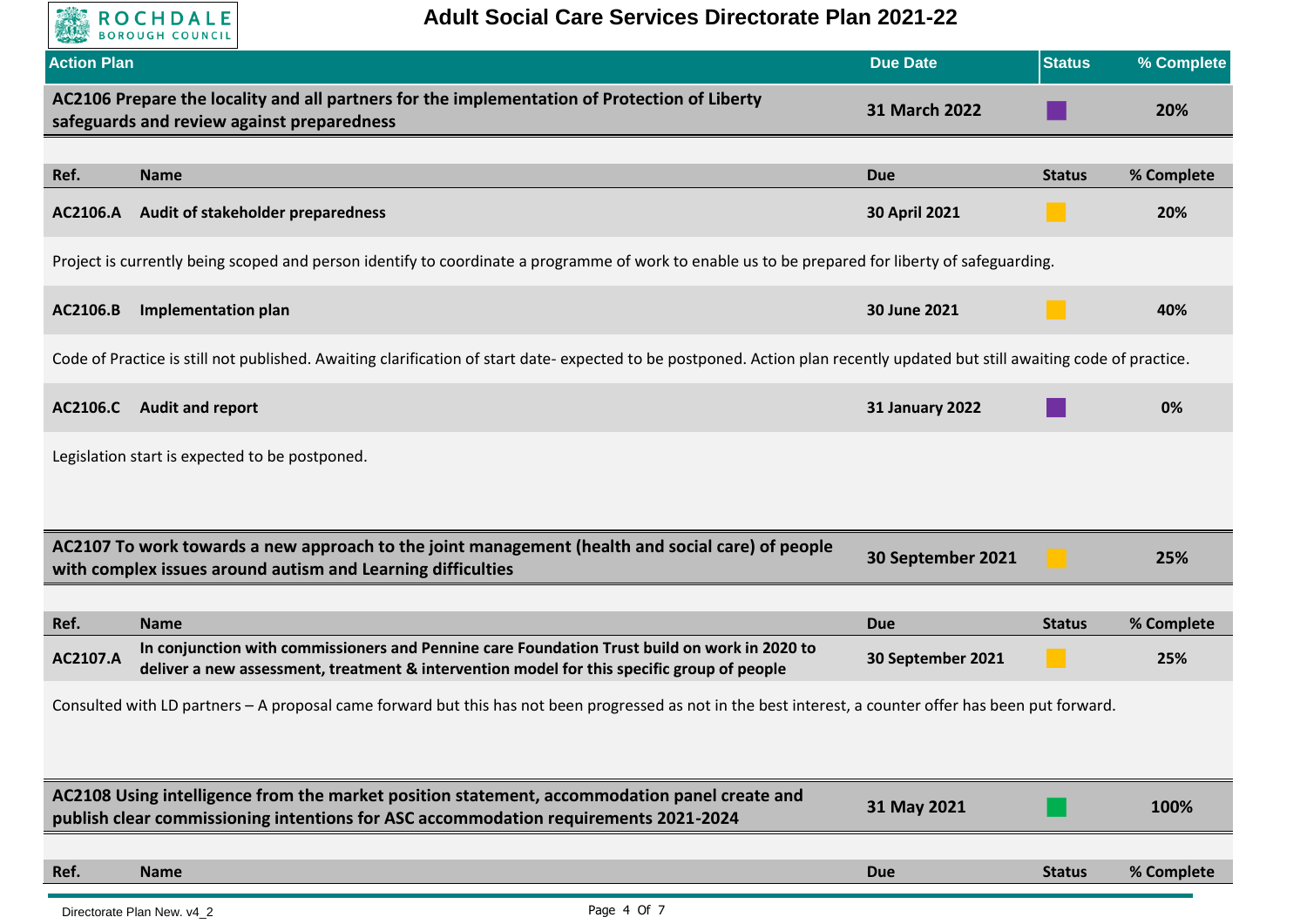**EXERCICHDALE** 

| <b>Action Plan</b>                                                                                                                                                                                                                                                |                                                                                                                                                                                                   | <b>Due Date</b>      | <b>Status</b> | % Complete |
|-------------------------------------------------------------------------------------------------------------------------------------------------------------------------------------------------------------------------------------------------------------------|---------------------------------------------------------------------------------------------------------------------------------------------------------------------------------------------------|----------------------|---------------|------------|
| AC2108.A                                                                                                                                                                                                                                                          | Finalise neighbourhood data modelling for the care market to include RAG ratings linked to an<br>assessment of risk, based on quality; strategic importance of the setting and sufficiency needs. | 30 April 2021        |               | 100%       |
| Completed                                                                                                                                                                                                                                                         |                                                                                                                                                                                                   |                      |               |            |
| AC2108.B                                                                                                                                                                                                                                                          | Define and agree accommodation commissioning intentions aligned to ASC MPS and corporate plan                                                                                                     | 31 May 2021          |               | 100%       |
| Completed                                                                                                                                                                                                                                                         |                                                                                                                                                                                                   |                      |               |            |
| AC2108.C                                                                                                                                                                                                                                                          | Mobilise new developments pathway and panel (including those to be commissioned)                                                                                                                  | 31 May 2021          |               | 100%       |
| Completed                                                                                                                                                                                                                                                         |                                                                                                                                                                                                   |                      |               |            |
|                                                                                                                                                                                                                                                                   |                                                                                                                                                                                                   |                      |               |            |
| support.                                                                                                                                                                                                                                                          | AC2109 Develop, in partnership, a quality standard for non CQC registered accommodation with                                                                                                      | 31 May 2021          |               | 100%       |
|                                                                                                                                                                                                                                                                   |                                                                                                                                                                                                   |                      |               |            |
| Ref.                                                                                                                                                                                                                                                              | <b>Name</b>                                                                                                                                                                                       | <b>Due</b>           | <b>Status</b> | % Complete |
| AC2109.A                                                                                                                                                                                                                                                          | Research quality standard across England, and consultation with key providers.                                                                                                                    | <b>30 April 2021</b> |               | 100%       |
| Completed                                                                                                                                                                                                                                                         |                                                                                                                                                                                                   |                      |               |            |
| AC2109.B                                                                                                                                                                                                                                                          | Draft quality standard and business case for implementation                                                                                                                                       | 31 May 2021          |               | 100%       |
| Completed                                                                                                                                                                                                                                                         |                                                                                                                                                                                                   |                      |               |            |
|                                                                                                                                                                                                                                                                   |                                                                                                                                                                                                   |                      |               |            |
| AC2110 Work collaboratively to understand and prepare for the introduction of a CQC assurance<br>framework for LA's against Adult care duties and delivery of ASC in the context of the integration and<br><b>31 March 2021</b><br>84%<br>innovation white paper. |                                                                                                                                                                                                   |                      |               |            |
|                                                                                                                                                                                                                                                                   |                                                                                                                                                                                                   |                      |               |            |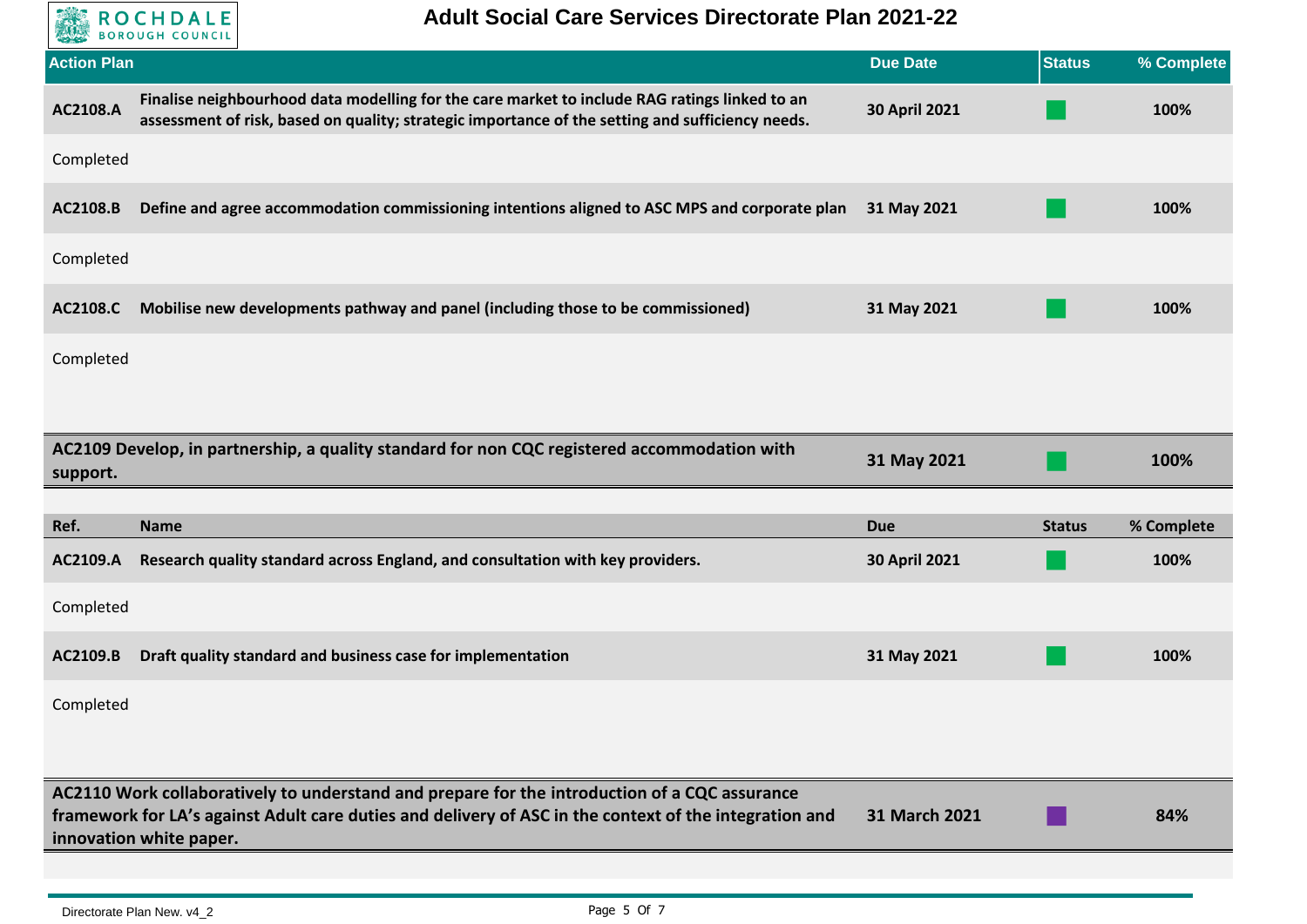

| <b>Action Plan</b>                                                                                                                                                                     |                                                                                                                                                                                                                                                                                                                                 | <b>Due Date</b>   | <b>Status</b> | % Complete |  |
|----------------------------------------------------------------------------------------------------------------------------------------------------------------------------------------|---------------------------------------------------------------------------------------------------------------------------------------------------------------------------------------------------------------------------------------------------------------------------------------------------------------------------------|-------------------|---------------|------------|--|
| Ref.                                                                                                                                                                                   | <b>Name</b>                                                                                                                                                                                                                                                                                                                     | <b>Due</b>        | <b>Status</b> | % Complete |  |
| AC2110.A                                                                                                                                                                               | Participate in the Client Level Data set(CLD) pilot and inform the national developments of the<br>national dashboard and assurance framework                                                                                                                                                                                   | 31 March 2022     |               | 100%       |  |
|                                                                                                                                                                                        | Attendance and engagement at national and GM-wide meetings. Currently looking at the IG surrounding the legal justification for GM collating and analysing the data<br>on behalf of the local authorities. ICT colleagues are on standby ready to build the relevant databases once the data points have been determined by GM. |                   |               |            |  |
| AC2110.B                                                                                                                                                                               | Work with the care market to ensure ongoing capacity to meet national data submission<br>requirements including for self-funders                                                                                                                                                                                                | 31 March 2022     |               | 100%       |  |
| Providers currently updating as required nationally, future changes likely in Q3 and Q4- ongoing. 100% on current requirements. Expectation is further national<br>requirements in Q4. |                                                                                                                                                                                                                                                                                                                                 |                   |               |            |  |
| AC2110.C                                                                                                                                                                               | Lead the coordination and submission of the client level dataset pilot including reporting, data<br>quality and information governance requirements to enable monthly submission of NHSD                                                                                                                                        | 31 March 2022     |               | 65%        |  |
|                                                                                                                                                                                        | No Change from Q1- Engaging the dataset, we are fully signed up as a pilot area and we are prepared. Just waiting for the DOH to engage us in starting.                                                                                                                                                                         |                   |               |            |  |
| AC2110.D                                                                                                                                                                               | Review of workforce capacity against standards and care act duties for both operations and<br>commissioning                                                                                                                                                                                                                     | 30 June 2021      |               | 100%       |  |
| Work has been done on Workforce capacity and will form part of the medium term financial plan.                                                                                         |                                                                                                                                                                                                                                                                                                                                 |                   |               |            |  |
| AC2110.E                                                                                                                                                                               | Develop a ASC medium term financial strategy                                                                                                                                                                                                                                                                                    | 30 September 2021 |               | 90%        |  |
|                                                                                                                                                                                        | Report form is being taken to leadership expected to be end of September.                                                                                                                                                                                                                                                       |                   |               |            |  |
| AC2110.F                                                                                                                                                                               | Have due regard to the legislative framework for ICS' and secure closer integration of health and<br>care via a MOU.                                                                                                                                                                                                            | 30 June 2021      |               | 50%        |  |
|                                                                                                                                                                                        | Ongoing - linked to the health and care integration work.                                                                                                                                                                                                                                                                       |                   |               |            |  |
|                                                                                                                                                                                        |                                                                                                                                                                                                                                                                                                                                 |                   |               |            |  |
|                                                                                                                                                                                        | AC2111 To define our commissioning intentions to deliver improved housing with support options for<br>both older and younger adults                                                                                                                                                                                             | 31 March 2021     |               | 93%        |  |
| Ref.                                                                                                                                                                                   | <b>Name</b>                                                                                                                                                                                                                                                                                                                     |                   | <b>Status</b> | % Complete |  |
|                                                                                                                                                                                        |                                                                                                                                                                                                                                                                                                                                 | <b>Due</b>        |               |            |  |